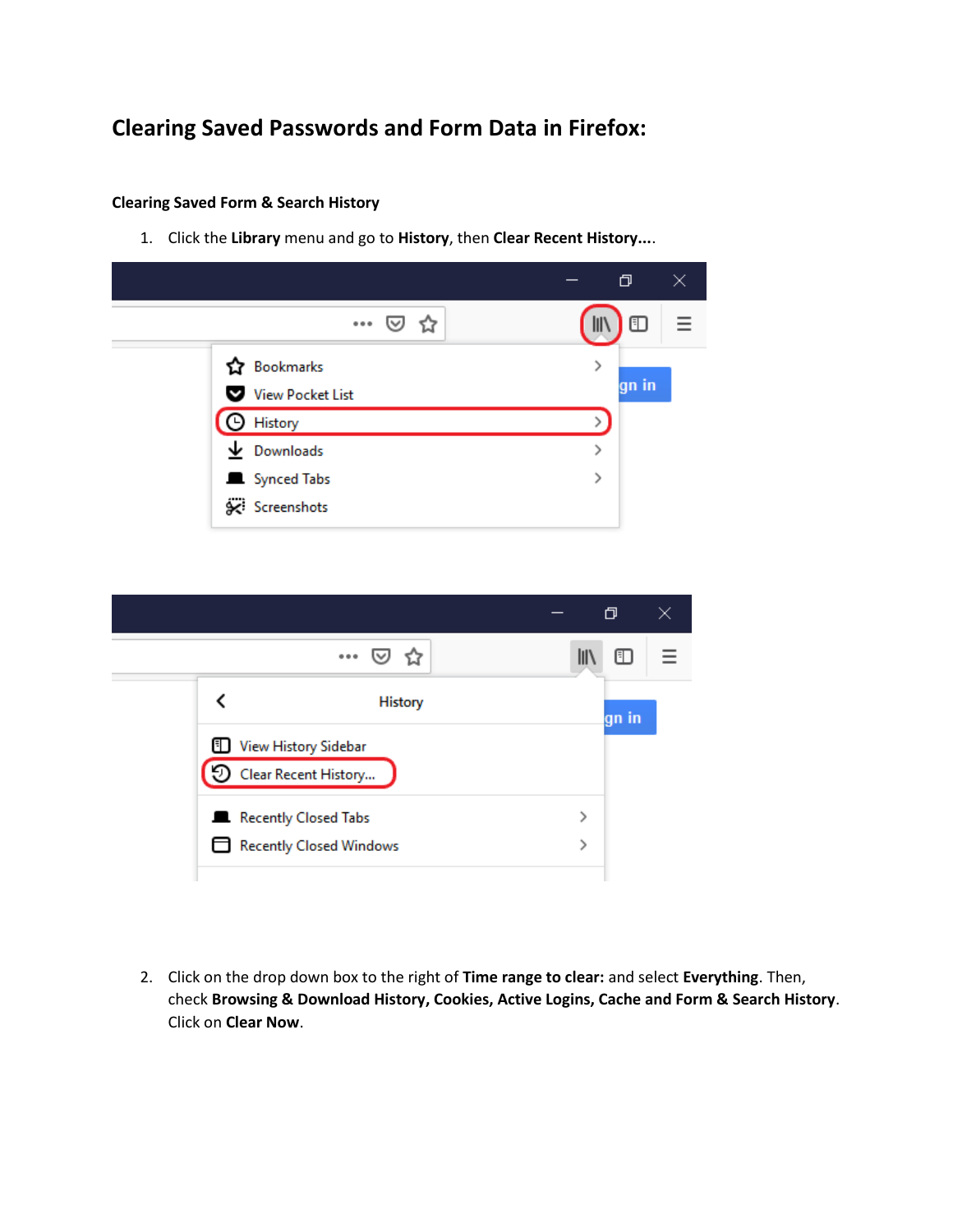| Clear All History       |                                                                      |                      | x      |
|-------------------------|----------------------------------------------------------------------|----------------------|--------|
| Time range to clear:    | Everything                                                           |                      |        |
|                         | All selected items will be cleared.<br>This action cannot be undone. |                      |        |
| <b>History</b>          |                                                                      |                      |        |
| <b>Active Logins</b>    | Browsing & Download History<br>Form & Search History                 | Cookies<br>Cache     |        |
| Data                    |                                                                      |                      |        |
| <b>Site Preferences</b> |                                                                      | Offline Website Data |        |
|                         |                                                                      | Clear Now            | Cancel |

## **Viewing and Deleting Saved Passwords**

The Firefox Password Manager securely stores your usernames and passwords.

1. At the top-right of the Firefox window, click on the **Firefox menu** button and then click **Options**.

(See Picture next page.)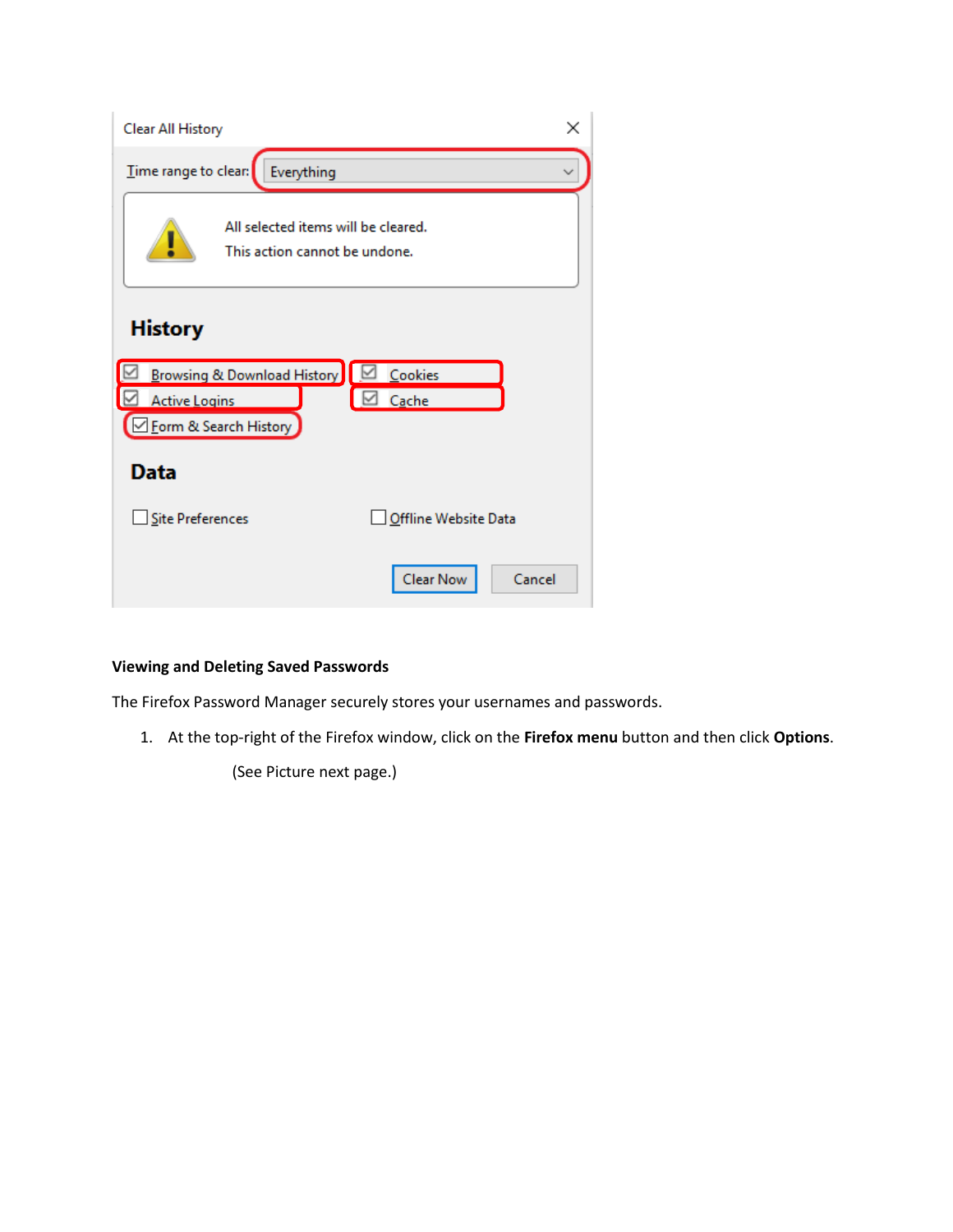